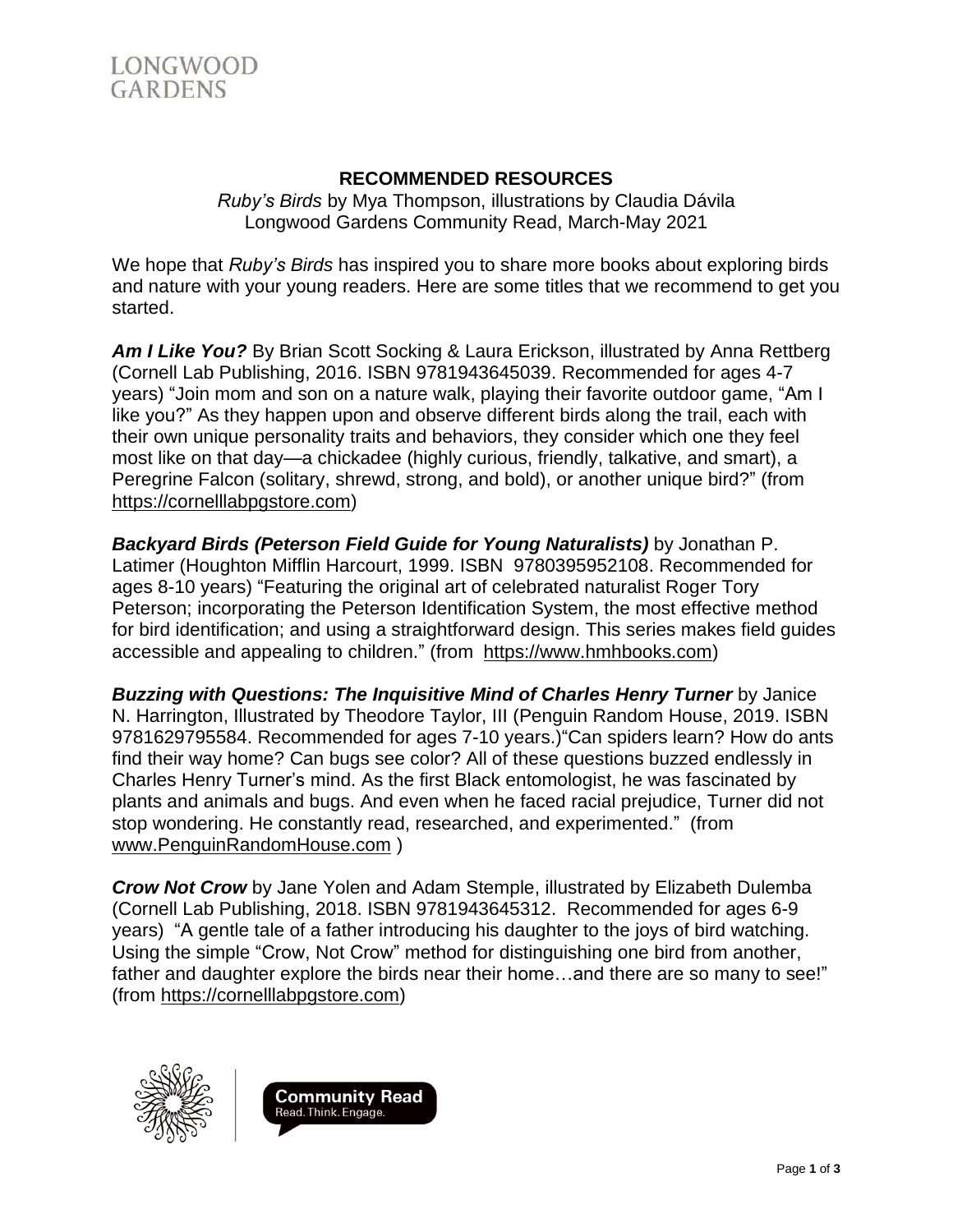*How to Find a Bird* by Jennifer Ward (Beach Lane Books, 2020. ISBN 9781481467056. Recommended for ages 4-8 years) "How do you find a bird? There are so many ways! Begin by watching. And listening. And staying quiet, so quiet you can hear your own heartbeat…It features more than fifty different species, from the giant whooping crane to the tiny ruby-throated hummingbird, and so many in between, and a detailed author's note provides even more information about birding for curious readers." (from [https://www.simonandschuster.com\)](https://www.simonandschuster.com/)

*A Nest is Noisy* by Diana Hutts Aston and Sylvia Long (Chronicle Books, 2015. ISBN 9781452127132. Recommended for ages 5-8 years). "Gorgeous and informative look at the fascinating world of nests. From tiny bee hummingbird nests to orangutan nests high in the rainforest canopy, an incredible variety of nests are showcased here in all their splendor. Poetic in voice and elegant in design, this carefully researched book introduces children to a captivating array of nest facts and will spark the imaginations of children." (from [https://www.chroniclebooks.com\)](https://www.chroniclebooks.com/)

*On Bird Hill* by Jane Yolen, illustrated by Bob Marstall (Cornell Lab Publishing, 2016. ISBN 9781943645022. Recommended for ages 3-5 years) "Loosely based on the old cumulative nursery rhyme/song "The Green Grass Grew All Around," a nursery rhyme first published as a song in 1912. But in this version, it's a boy and his dog who find the bird in a nest on a hill in a strange valley." (from [https://cornelllabpgstore.com\)](https://cornelllabpgstore.com/)

*Owl Moon* by Jane Yolen, illustrated by John Schoenherr (Scholastic Books, 1987. ISBN 9780590420440. Recommended for ages 3-7 years) A classic. "A young girl and her father take a nighttime stroll near the farm where they live to look for owls. It is a beautiful night, a moonlit winter night. Bundled tightly against the cold, they trudge through the pristine snow, 'whiter than the milk in a cereal bowl.' As they go, hidden in ink-blue shadows, a fox, a raccoon, a field mouse and a deer watch them pass. A delicate tension builds as the father imitates the great horned owl's call once without answer, then again. Finally, from out of the darkness 'an echo/came threading its way/through the trees.' (from [https://www.scholastic.com\)](https://www.scholastic.com/)

*Taking Time* by Jo Loring-Fisher (Lantana Publishing, 2020. ISBN 9781911373087. Recommended for ages 4-6 years) "This poem is inspired by principles of mindfulness and invites children around the world to gaze, wonder and marvel at this astonishing planet we call home." (from [https://lantanapublishing.com\)](https://lantanapublishing.com/)